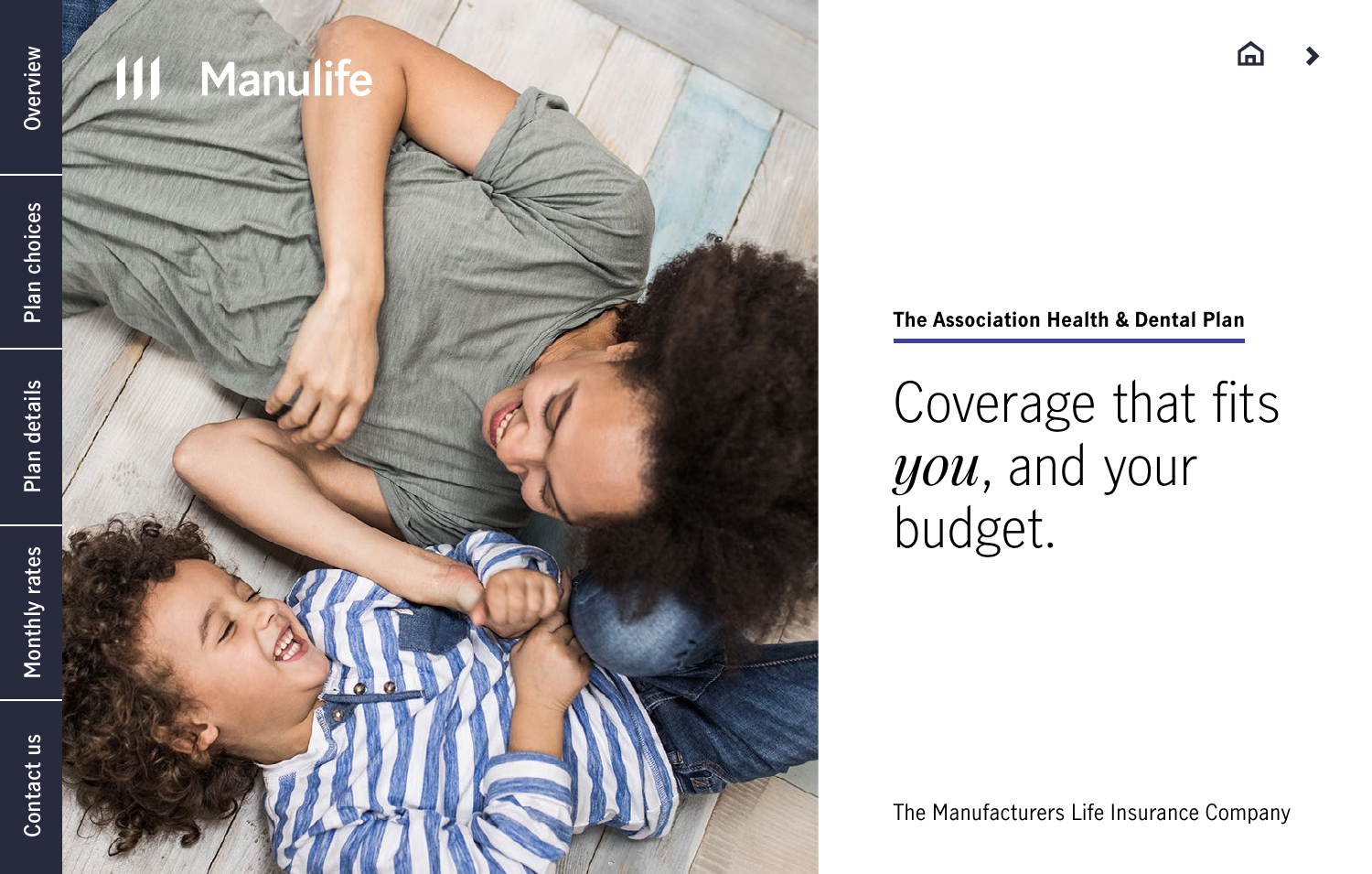# *How* to navigate!

The side tabs take you to the different sections in this document.

Look for the icons below to help you navigate through:

 $\blacktriangleright$  $\blacktriangleright$ 

These arrows take you to the next page or the previous page.

≺

The house icon takes you back to the table of contents.

Plan details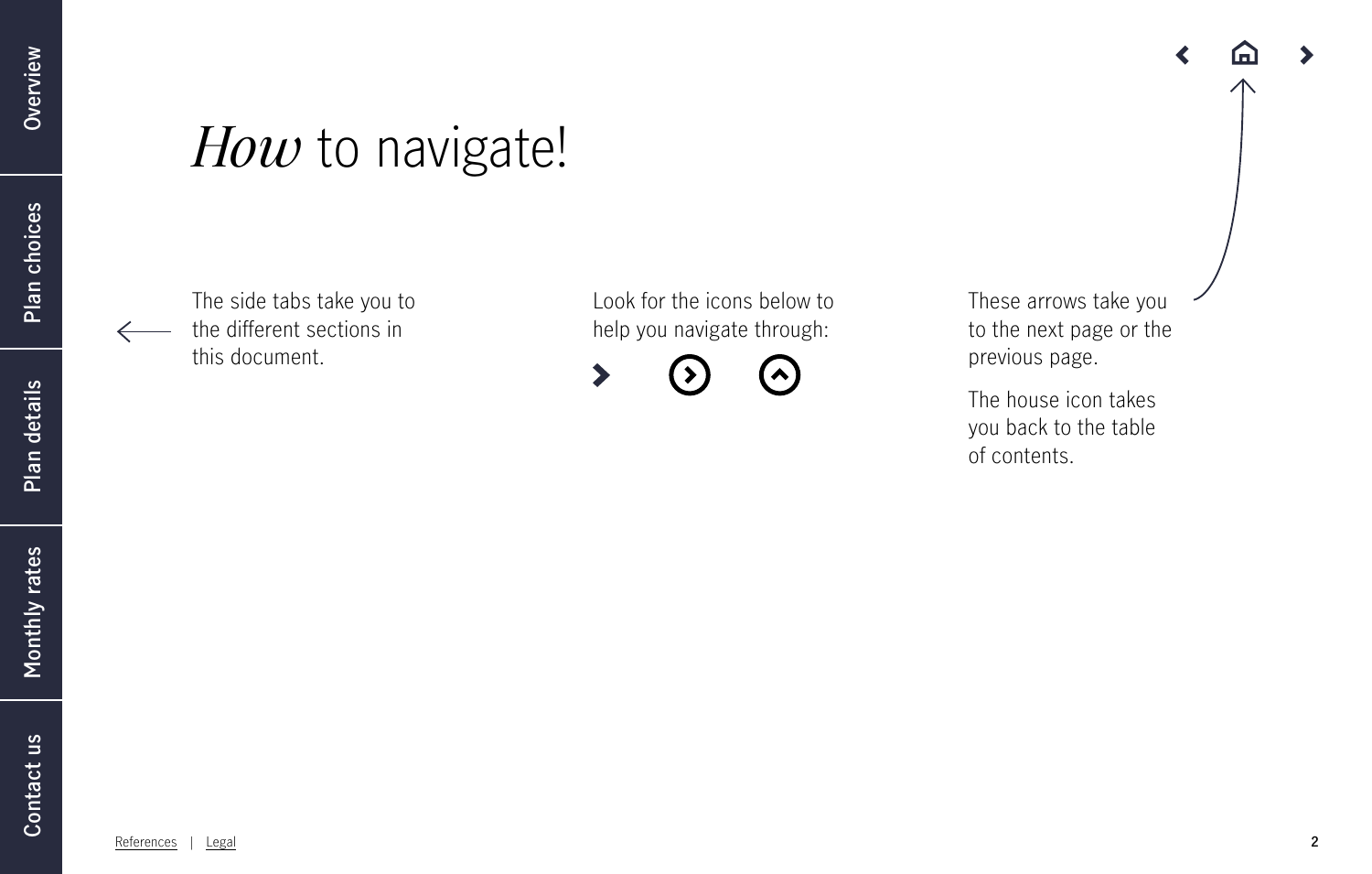**[Plan choices](#page-4-0)**

Plan choices

Plan details

## *What* is  $\odot$ The Association Health & Dental Plan?

*Pick* your plan

 $\bigodot$ 

 $\bigodot$ 

What each plan *covers*



**[Monthly rates](#page-8-0)**

Monthly rates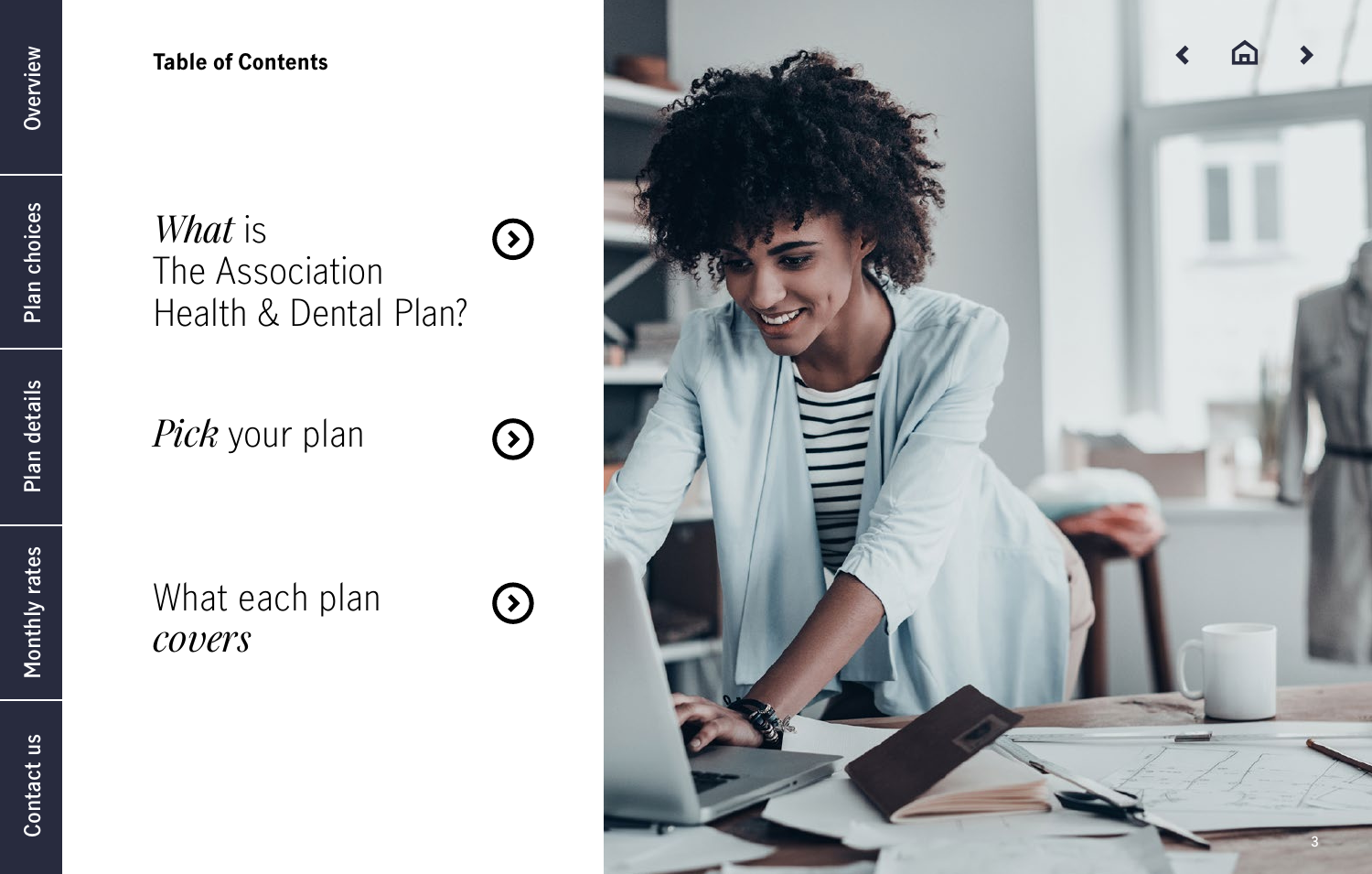<span id="page-3-0"></span>

# A little every month can *save you* a lot later.

One-size-fits-all usually fits no one - especially when it comes to health and dental coverage. That's why the Association Health & Dental Plan offers 8 choices, to give you the coverage that's right for you, at the price you need.

- **• Without coverage?**
- **• Employer plan doesn't provide enough coverage?**
- **• Self-employed?**

The Association Health & Dental Plan starts where your government health plans stop. They could help save you thousands of dollars on routine and unexpected prescription drugs, dental care, vision care and more.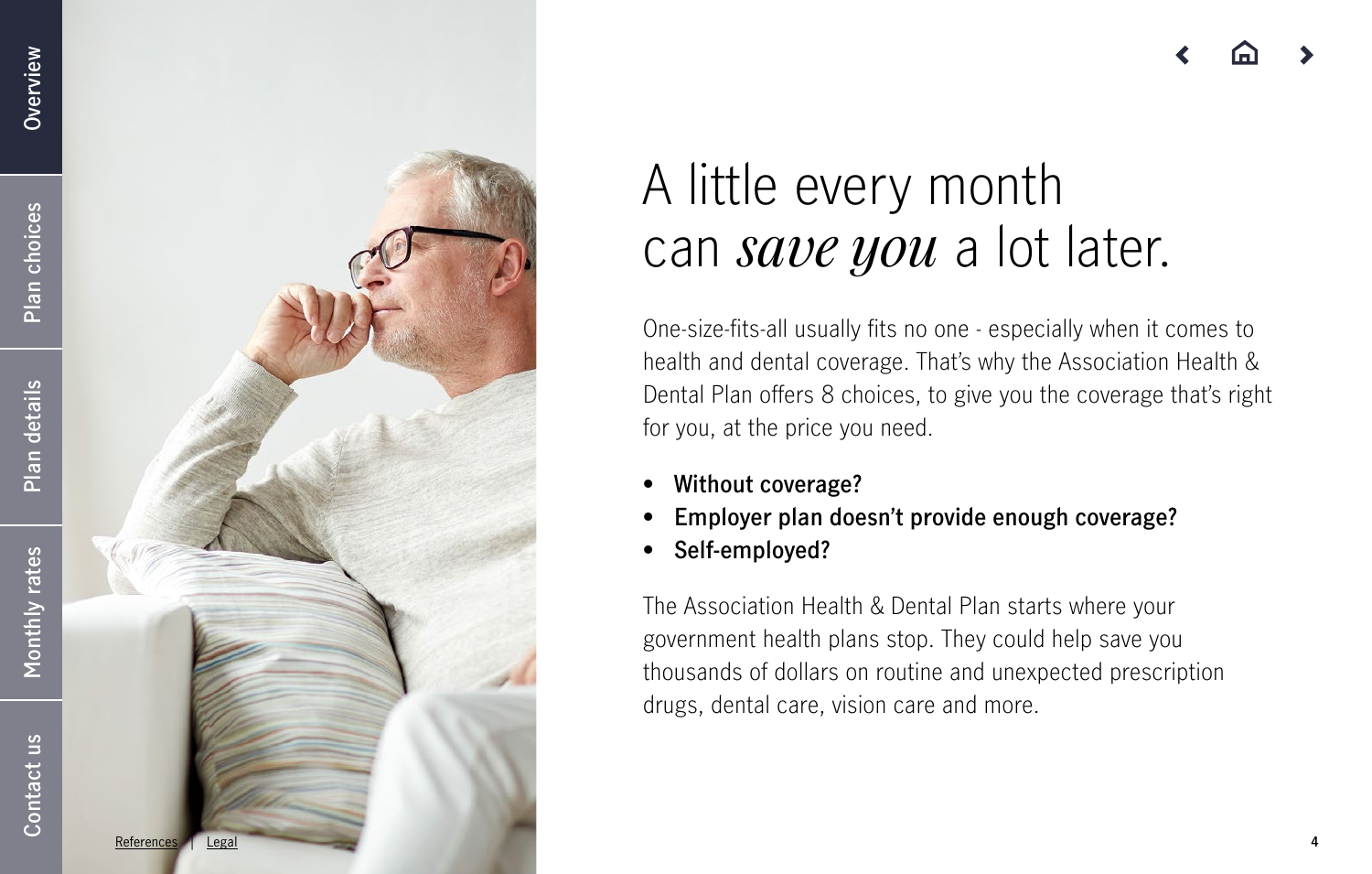# <span id="page-4-0"></span>*Pick* your plan.

8 affordable choices make it easy to find a plan that fits your family's needs and budget.



## **Your 4 Health & Dental Plan choices:**

**Base** Health & Dental Plan **Bronze** Health & Dental Plan **Silver** Health & Dental Plan **Gold** Health & Dental Plan



## **Your 4 Dental Plan choices:**

For dental coverage alone, choose from:

**Base** Dental Plan **Bronze** Dental Plan **Silver** Dental Plan **Gold** Dental Plan

## **Plus, all 8 plans**

give you coverage for:

- **•** Vision care
- **•** Registered specialists and therapists
- **•** Ambulance services

The next 2 pages show you all 8 plans, so you can compare coverage levels at a glance. **For details on each Health & Dental Plan** 

**For details on each Dental Plan**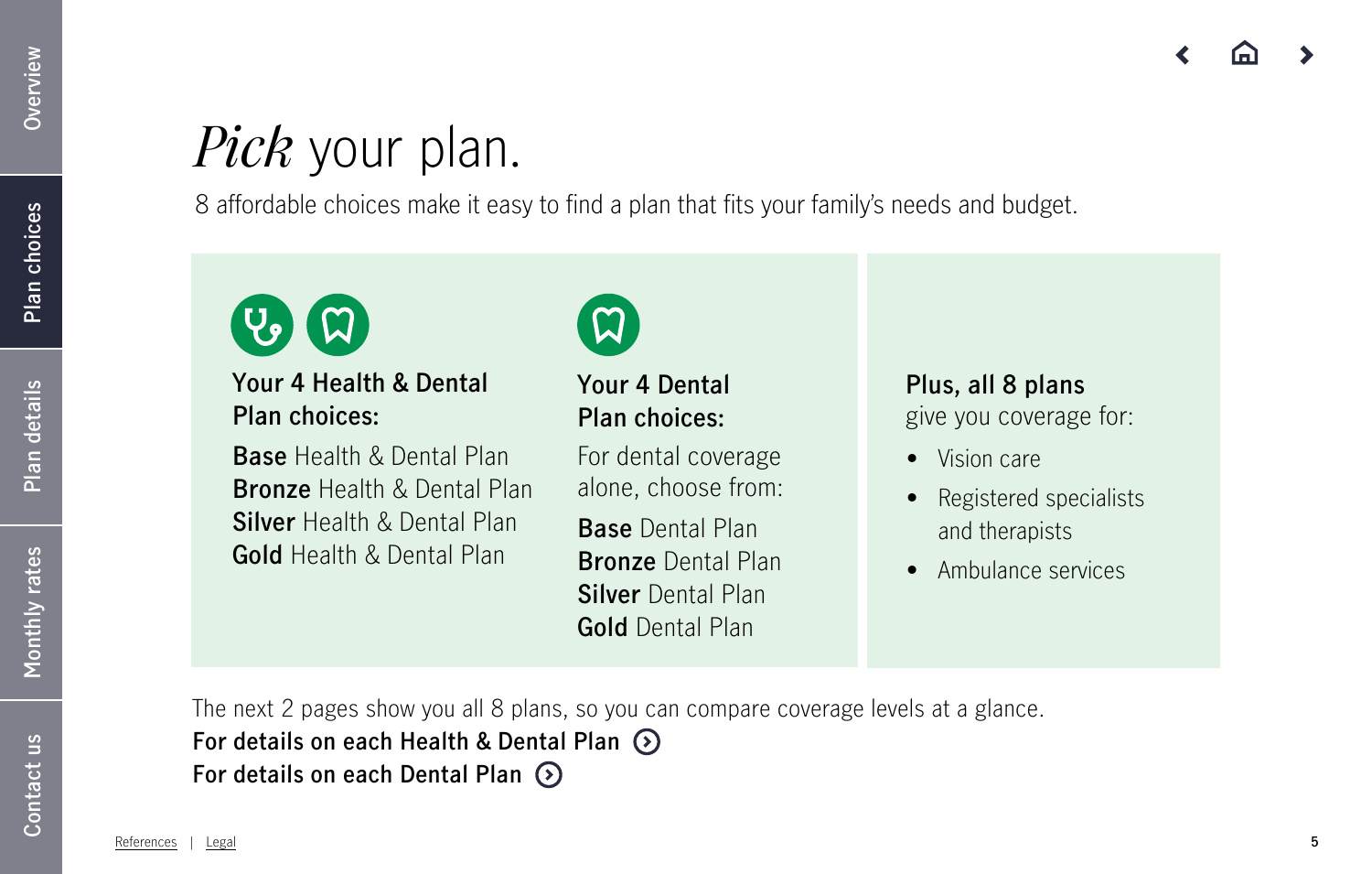# <span id="page-5-0"></span>*Compare* to choose your level of coverage.

## **Your 4 Health & Dental Plan choices:**

| <b>Plans</b>                                                              | <b>Base Plan</b>                                                                        | <b>Bronze Plan</b>                                                                      | <b>Silver Plan</b>                                                                      | <b>Gold Plan</b>                                                                                                                               |
|---------------------------------------------------------------------------|-----------------------------------------------------------------------------------------|-----------------------------------------------------------------------------------------|-----------------------------------------------------------------------------------------|------------------------------------------------------------------------------------------------------------------------------------------------|
| <b>Medical Questionnaire</b> at time of application                       | Not required                                                                            | Required                                                                                | Required                                                                                | Required                                                                                                                                       |
| Prescription Drugs <sup>t</sup><br>(reimbursement per year) <sup>tt</sup> | 70% of first \$750<br>to \$525 maximum                                                  | 70% of first \$500<br>80% of next \$2,500<br>to $$2,350$ maximum                        | 70% of first \$500<br>100% of next \$4,650<br>to \$5,000 maximum                        | 90% of first \$2,222<br>100% of next \$8,000<br>to \$10,000 maximum                                                                            |
| Dental Services <sup>#</sup><br>Basic and supplementary                   | \$400 per year maximum                                                                  | \$500 per year maximum                                                                  | Per year maximum<br>Year 1: \$600<br>Year 2+: \$900                                     | Per year maximum<br>Year 1: \$750<br>Year 2: \$1,000<br>Year 3 and 4: \$1,200<br>Year 5+: \$1,500<br>Also includes<br><b>Major Restorative</b> |
| Vision care                                                               | \$100 per 2 benefit<br>years plus \$60 for<br>optometrist visits<br>per 2 benefit years | \$100 per 2 benefit<br>years plus \$60 for<br>optometrist visits<br>per 2 benefit years | \$150 per 2 benefit<br>years plus \$60 for<br>optometrist visits<br>per 2 benefit years | \$250 per 2 benefit<br>years plus \$60 for<br>optometrist visits<br>per 2 benefit years                                                        |
| Registered Specialists and Therapist*                                     | Included                                                                                | Included                                                                                | Included                                                                                | Included                                                                                                                                       |
| Travel coverage                                                           | Included to age 65                                                                      | Included to age 65                                                                      | Included to age 65                                                                      | Included to age 65                                                                                                                             |

**For a more detailed plan comparison, click her[e](https://www.manulife-insurance.ca/content/dam/affinity/generic-association/documents/professional-pool/en/brochure/manulife-association-hd-plan-comparison-af1334e.pdf)**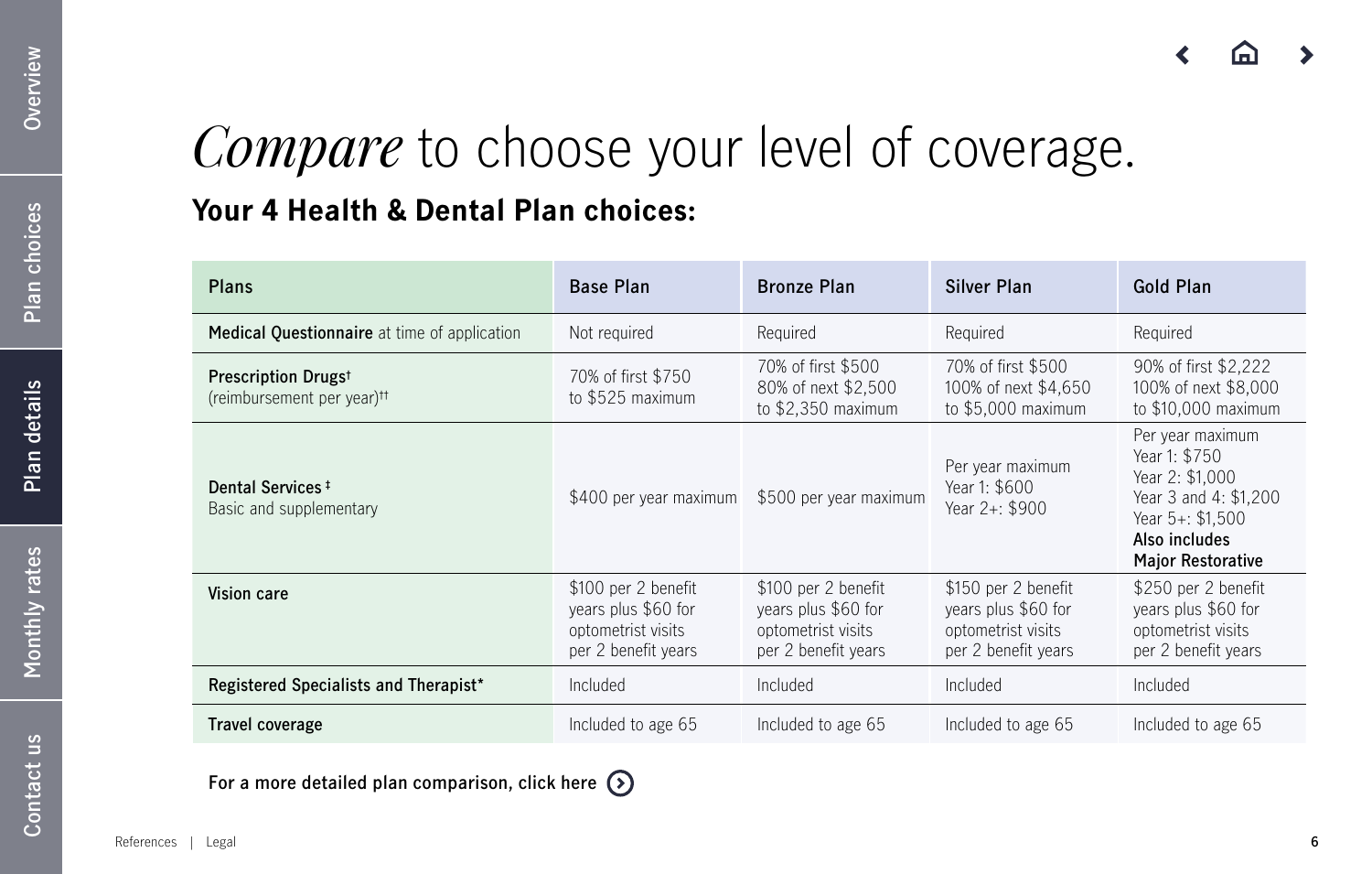# *Compare* to choose your level of coverage.

## **Your 4 Dental Plan choices with basic health coverage:**

| <b>Plans</b>                                            | <b>Base Dental Plan</b>                                                                 | <b>Bronze Dental Plan</b>                                                               | <b>Silver Dental Plan</b>                                                               | <b>Gold Dental Plan</b>                                                                                                                        |
|---------------------------------------------------------|-----------------------------------------------------------------------------------------|-----------------------------------------------------------------------------------------|-----------------------------------------------------------------------------------------|------------------------------------------------------------------------------------------------------------------------------------------------|
| <b>Medical Questionnaire</b> at time of application     | Not required                                                                            | Not required                                                                            | Not required                                                                            | Not required                                                                                                                                   |
| Dental Services <sup>#</sup><br>Basic and supplementary | \$400 per year<br>maximum                                                               | \$500 per year<br>maximum                                                               | Per year maximum<br>Year 1: \$600<br>Year 2+: \$900                                     | Per year maximum<br>Year 1: \$750<br>Year 2: \$1,000<br>Year 3 and 4: \$1,200<br>Year 5+: \$1,500<br>Also includes<br><b>Major Restorative</b> |
| <b>Vision care</b>                                      | \$100 per 2 benefit<br>years plus \$60 for<br>optometrist visits<br>per 2 benefit years | \$100 per 2 benefit<br>years plus \$60 for<br>optometrist visits<br>per 2 benefit years | \$100 per 2 benefit<br>years plus \$60 for<br>optometrist visits<br>per 2 benefit years | \$100 per 2 benefit<br>years plus \$60 for<br>optometrist visits<br>per 2 benefit years                                                        |
| Registered Specialists and Therapist*                   | Included                                                                                | Included                                                                                | Included                                                                                | Included                                                                                                                                       |

Note: Prescription drugs not included.

**For a more detailed plan comparison, click here**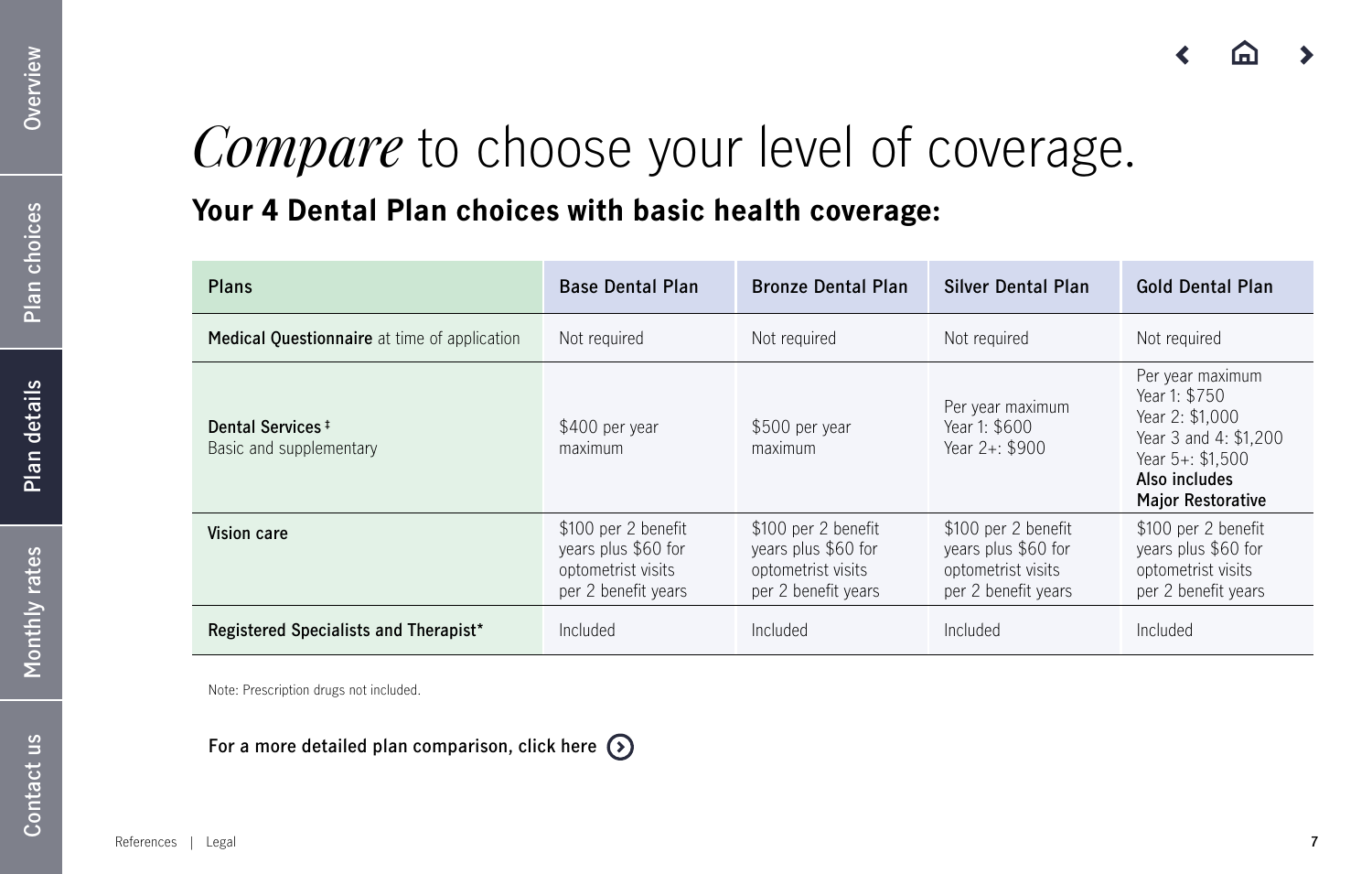# *Help* when you need it most: that's available too!

### **TELUS Health Virtual Care\*\***

Included in your plan is unlimited 24/7 access to healthcare professionals, clinical screening, mental health assessments, prescription refills and more.

### TELUS LIvingWell Companion<sup>™</sup> or TELUS SmartHome Security\*\*

6 months every 3 years for one of the services.

- **• LivingWell Companion** Get live access to a trained operator for emergency assistance 24 hours a day, 7 days a week. Includes an optional fall detector.
- **• SmartHome Security**  Get home security and home monitoring from your smartphone.

## **Get faster coverage, with:**



### **Online claims** Make and view your claims history online, 24/7.



### **Immediate coverage**

that starts the first day of the month after you're approved.



### **No medical questionnaire** for all 4 dental plans, or with the base health and dental plan.

Contact us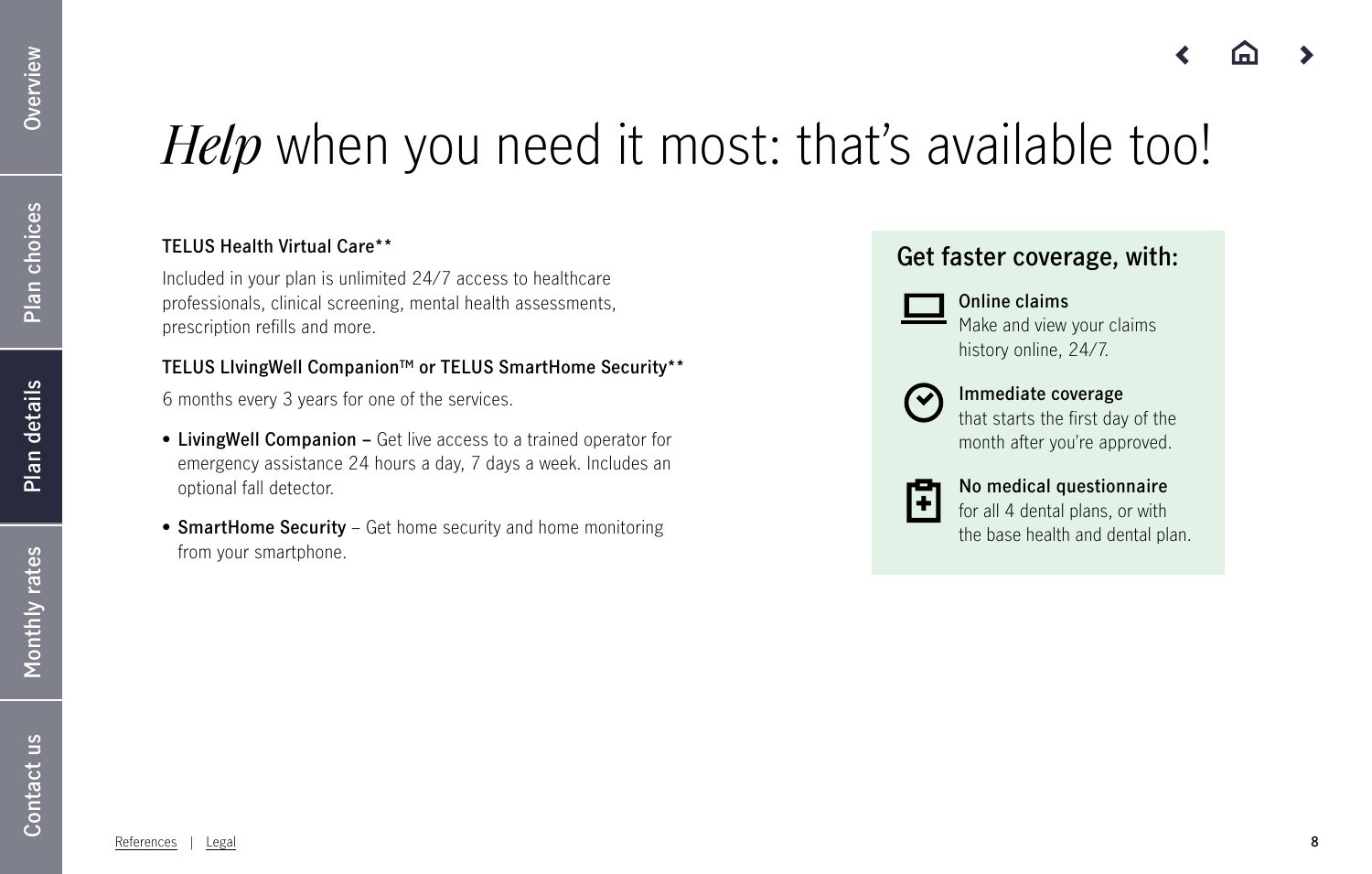# <span id="page-8-0"></span>Monthly *rates*

**Rates by province:** [British Columbia](https://www.manulife-insurance.ca/content/dam/affinity/generic-association/documents/shared/en/rates/manulife-insurance-the-association-plan-british-columbia-rate-client-brochure.pdf) [Alberta](https://www.manulife-insurance.ca/content/dam/affinity/generic-association/documents/shared/en/rates/manulife-insurance-the-association-plan-alberta-rate-client-brochure.pdf)  [Saskatchewan](https://www.manulife-insurance.ca/content/dam/affinity/generic-association/documents/shared/en/rates/manulife-insurance-the-association-plan-saskatchewan-rate-client-brochure.pdf) **[Manitoba](https://www.manulife-insurance.ca/content/dam/affinity/generic-association/documents/shared/en/rates/manulife-insurance-the-association-plan-manitoba-rate-client-brochure.pdf)** [Ontario](https://www.manulife-insurance.ca/content/dam/affinity/generic-association/documents/shared/en/rates/manulife-insurance-the-association-plan-ontario-rate-client-brochure.pdf) [Quebec](https://www.manulife-insurance.ca/content/dam/affinity/generic-association/documents/shared/en/rates/manulife-insurance-the-association-plan-quebec-rate-client-brochure.pdf) [New Brunswick](https://www.manulife-insurance.ca/content/dam/affinity/generic-association/documents/shared/en/rates/manulife-insurance-the-association-plan-new-brunswick-rate-client-brochure.pdf) [Nova Scotia](https://www.manulife-insurance.ca/content/dam/affinity/generic-association/documents/shared/en/rates/manulife-insurance-the-association-plan-nova-scotia-rate-client-brochure.pdf) [Newfoundland and Labrador](https://www.manulife-insurance.ca/content/dam/affinity/generic-association/documents/shared/en/rates/manulife-insurance-the-association-plan-newfoundland-labrador-rate-client-brochure.pdf) [Prince Edward Island](https://www.manulife-insurance.ca/content/dam/affinity/generic-association/documents/shared/en/rates/manulife-insurance-the-association-plan-prince-edward-island-rate-client-brochure.pdf) [Yukon](https://www.manulife-insurance.ca/content/dam/affinity/generic-association/documents/shared/en/rates/manulife-insurance-the-association-plan-northwest-territories-nunavut-yukon-rate-client-brochure.pdf)  [Northwest Territories](https://www.manulife-insurance.ca/content/dam/affinity/generic-association/documents/shared/en/rates/manulife-insurance-the-association-plan-northwest-territories-nunavut-yukon-rate-client-brochure.pdf) **[Nunavut](https://www.manulife-insurance.ca/content/dam/affinity/generic-association/documents/shared/en/rates/manulife-insurance-the-association-plan-northwest-territories-nunavut-yukon-rate-client-brochure.pdf)** 

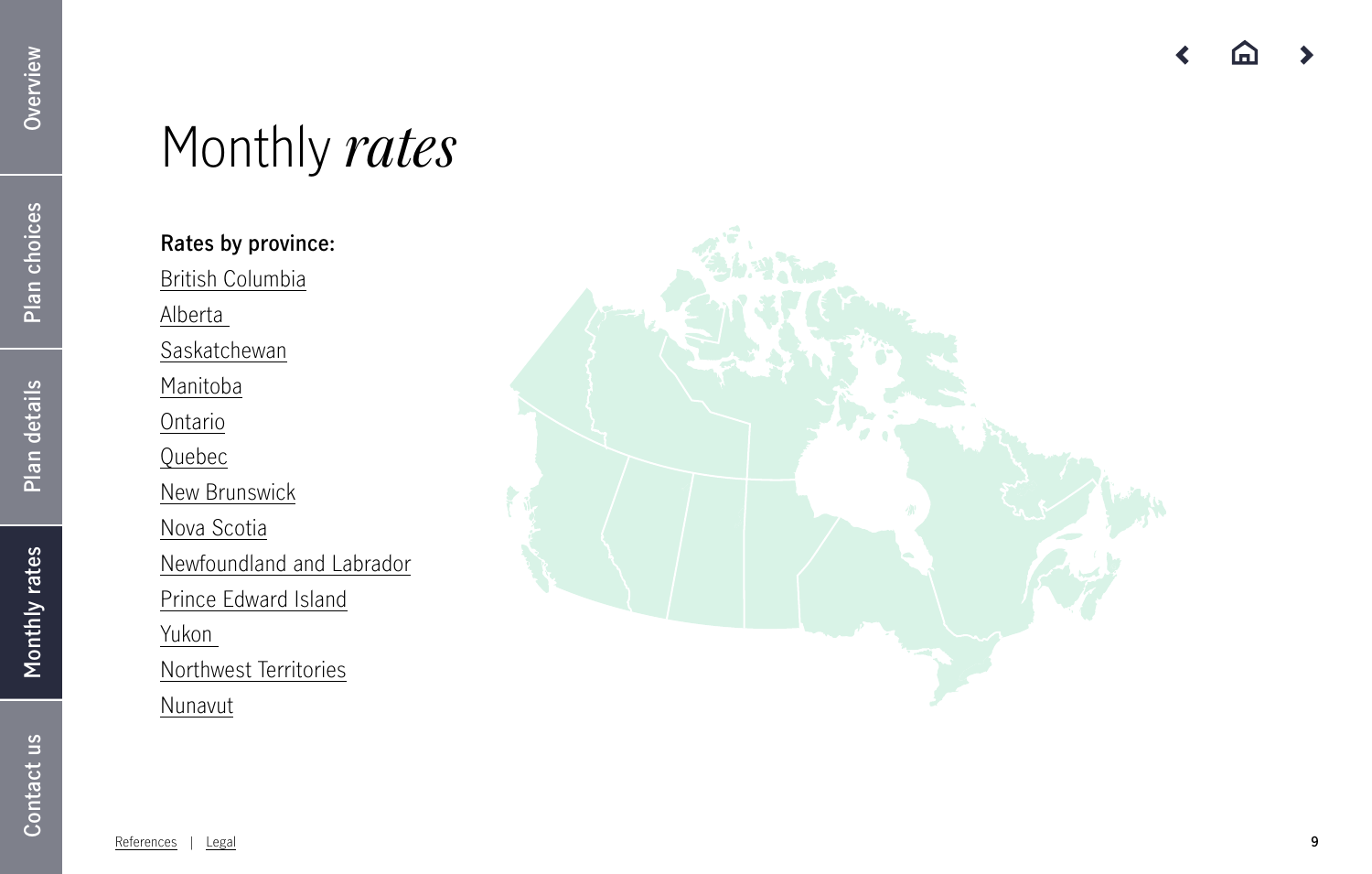### <span id="page-9-0"></span>**References**

All references to "year" refer to Anniversary Year. When it relates to Hearing Aids and Vision benefits, year refers to Benefit Year. Anniversary Year refers to the consecutive 12-month period following the effective date of your policy, and each 12-month period thereafter. Benefit Year refers to the consecutive 12-month period following the date a claim for a specific benefit is first incurred under your policy. Calendar Year means the 12-month period commencing January 1 and ending December 31.

- † Prescription drug coverage applies to costs not covered by your provincial/territorial prescription drug insurance plan, up to the maximums stated above.
- †† Prescription drug coverage is based on Calendar Year for residents of British Columbia, Saskatchewan and Quebec. For all other provinces, coverage is based on Anniversary Year. Generic Drug – A generally less expensive alternative to an interchangeable brand-name drug product. Please note: Not all drugs have a generic equivalent. If a non-generic drug is purchased, payment will be based on the lowest generic drug cost equivalent, if applicable. If no generic brand exists, payment of the brand-name price will be made at the co-payment level of your plan. Exclusions: smoking cessation drugs, over-the-counter drugs, fertility drugs, erectile dysfunction drugs, and drugs not requiring a prescription. Other exclusions apply; please consult your policy for details.
- ‡ If applicable, dental coverage begins at the age when dental coverage under your provincial/territorial health insurance plan ends. Covers basic services, paid at a percentage of the current Dental Fee Guide or the reasonable and customary charge in your province of residence.
- \* Registered specialists and therapists include acupuncturists, chiropractors, dietitians, osteopaths, podiatrists, naturopaths, chiropodists, massage therapists, physiotherapists, psychologists, psychotherapists and speech therapists.
- \*\* TELUS Health Virtual Care, TELUS LivingWell Companion, and TELUS SmartHome Security are trademarks of TELUS Corporation, used by it and its affiliates under license. Manulife cannot guarantee the availability of this benefit indefinitely.

**For Quebec residents only:** The prescription drug coverage available under all plans is limited to costs not covered by the RAMQ Prescription Drug Insurance Plan. It is not intended to be a replacement for the RAMQ Plan. In order to be eligible for coverage under these plans, you must have a provincial health card and be registered under the RAMQ Prescription Drug Insurance Plan or have equivalent coverage under a group plan.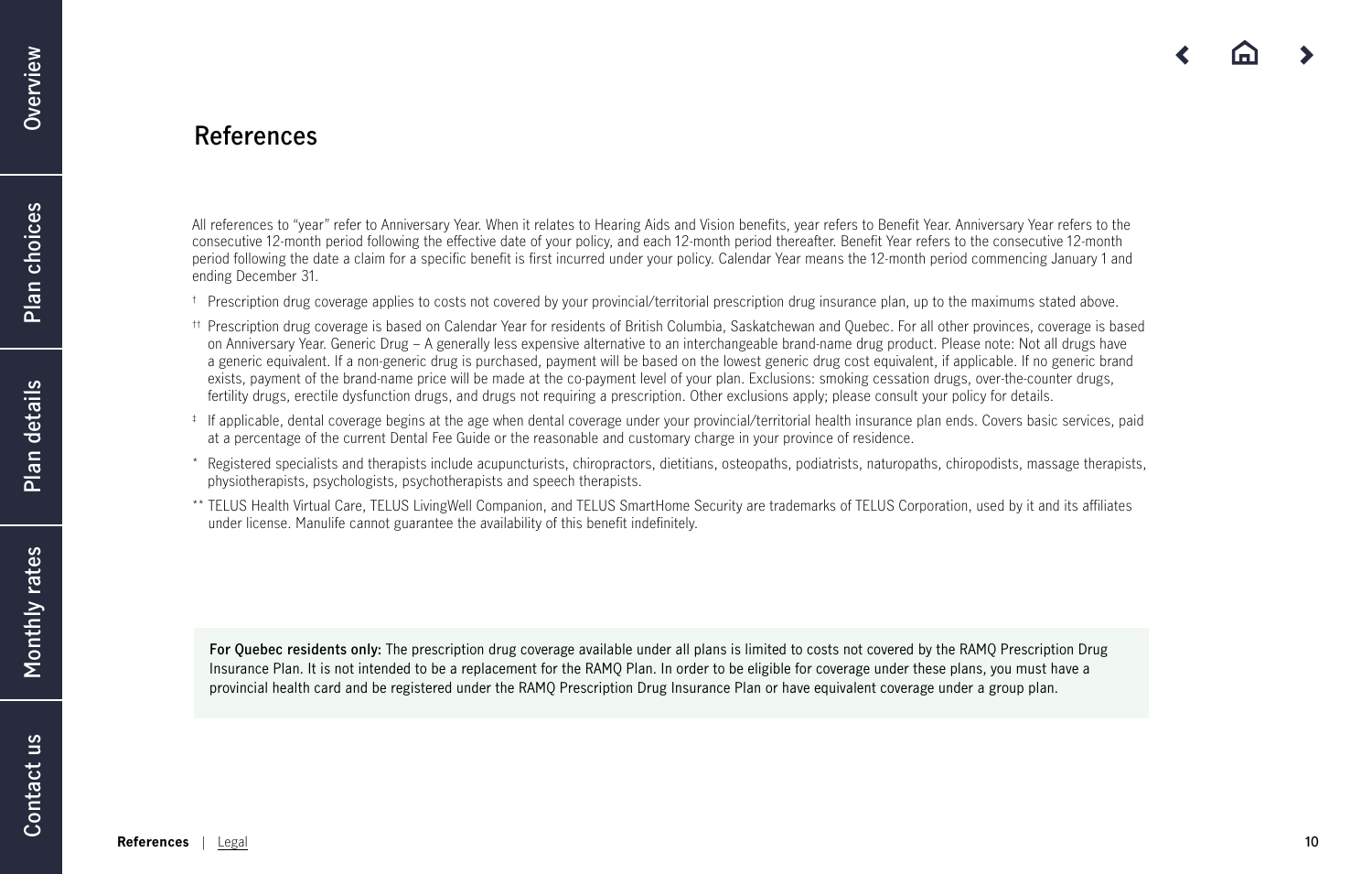#### <span id="page-10-0"></span>**Important Notice**

This is not a contract. Actual terms and conditions are detailed in the policy issued by Manulife upon final application approval. It contains important details concerning exclusions, conditions and limitations. Please review them carefully upon receipt.

#### **Medically Underwritten**

If the plan is "medically underwritten," or "requires a medical questionnaire," you must disclose to us any medical condition, injury or illness that occurred or existed on or before the date of your application, regardless of whether you went to see a doctor about the condition or were given a diagnosis, or whether or not you believe that it is important. The premium charged and/or benefits offered could be subject to adjustment or modification of coverage or declined based on your or your family's medical background. This will be determined after an evaluation of the information provided on the enclosed medical questionnaire.

#### **Pre-existing Conditions**

The insurer will not pay any Emergency Travel Medical Care Benefits for any claims relating directly or indirectly to a pre-existing condition that is not stable within the consecutive nine-month period immediately preceding the date of departure from the insured's province/territory of residence. This means any condition, injury, illness, disease or related complication in relation to which:

- an insured has had new symptoms, or existing symptoms have become more frequent or more severe, or there has been a test result showing deterioration;
- a Physician (or other medical professional) has prescribed or recommended a change in medication (the medication dosage or frequency has been reduced, increased or stopped, and/or new medication has been prescribed) taken for that condition;
- a Physician (or other medical professional) has prescribed or recommended a change in treatment for that condition; or
- there has been an admission to hospital and/or results are pending for further investigation into that condition during such nine-month period. This exclusion does not apply to minor ailments or a change in medication where the active ingredient and strength remain the same (i.e., generic).

#### **Effective Date of Coverage**

Coverage is effective no earlier than the first day of the month following final approval of the application and receipt of first premium payment.

### Plans underwritten by The Manufacturers Life Insurance Company (Manulife).

Manulife, Manulife & Stylized M Design, and Stylized M Design are trademarks of The Manufacturers Life Insurance Company and are used by it, and by its affiliates under license. TELUS Health Virtual Care, TELUS LivingWell Companion and TELUS SmartHome Security are trademarks of TELUS Corporation, used by it and its affiliates under license. © 2022 The Manufacturers Life Insurance Company. All rights reserved. Manulife, P.O. Box 670, Stn Waterloo, Waterloo, ON N2J 4B8. Accessible formats and communication supports are available upon request. Visit Manulife.ca/accessibility for more information.